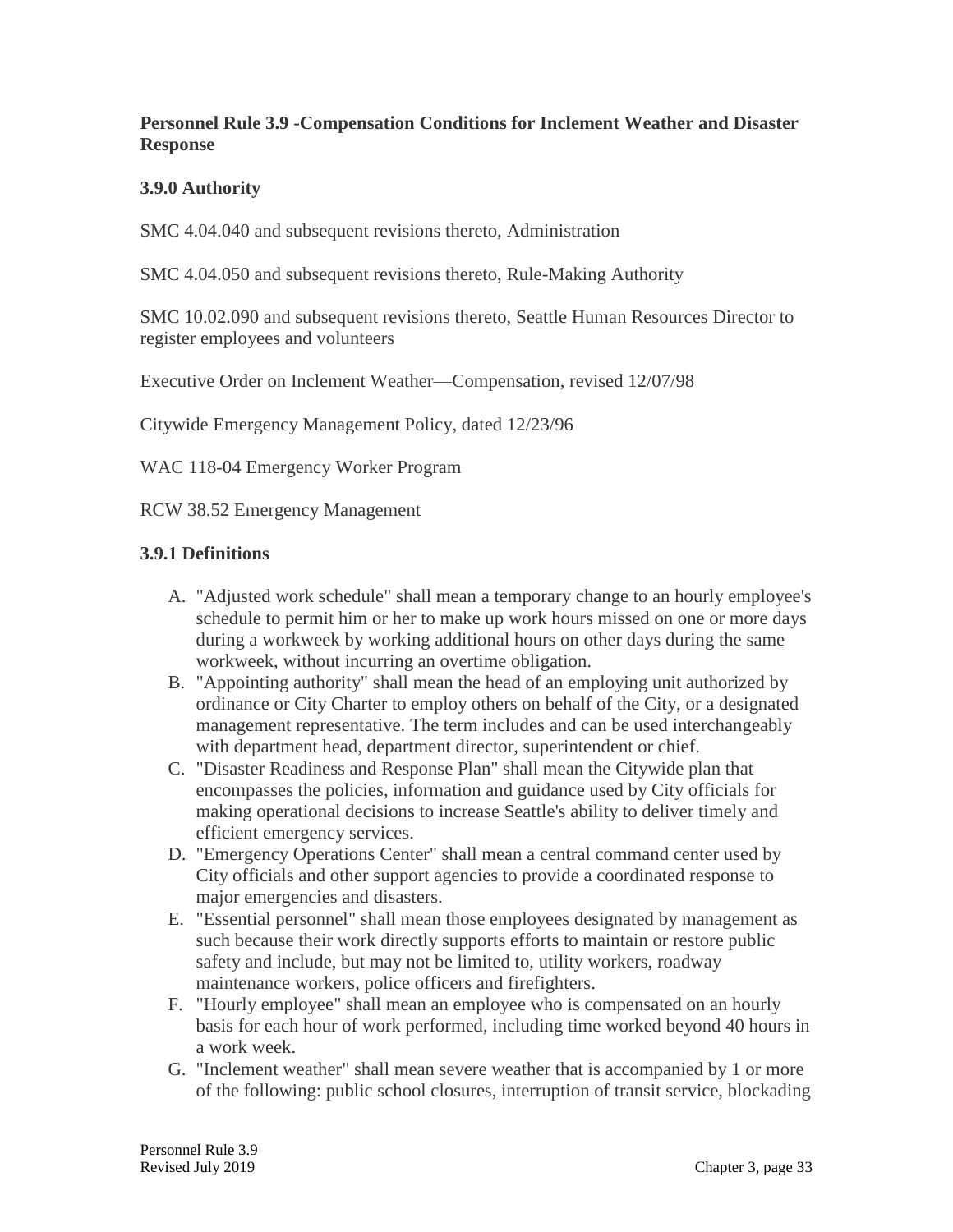of streets, significant power outages, an air quality index value of 151-200 (red) or higher as measured by the Puget Sound Clean Air Agency, and/or a mayoral proclamation of the closure or delayed opening of City offices and shops.

- H. "Mutual aid agreement" shall mean a formal agreement between the City and another political entity or agency providing for the temporary utilization by one jurisdiction of employees from the other jurisdiction for emergency response purposes.
- I. "Regularly appointed employee" shall mean an individual with an exempt, probationary or regular appointment to a position of City employment.

# **3.9.2 Application of this Rule**

- A. This Rule applies to regularly appointed employees.
- B. For regularly appointed employees who are represented under the terms of a collective bargaining agreement, this Rule prevails except where it conflicts with the collective bargaining agreement, any memoranda of agreement or understanding signed pursuant to the collective bargaining agreement, or any recognized and established practice relative to the members of the collective bargaining agreement.
- C. This Rule does not apply to individuals who are employed under the terms of a grant that includes compensation provisions that are inconsistent with this Rule.
- D. This Rule does not apply to individuals hired by the City on a temporary, intermittent or seasonable basis, or for a work schedule of fewer than 20 hours per week, nor does it apply to individuals hired under contract to the City. These individuals are subject to all applicable federal, state and City laws.
- E. Appointing authorities may establish written policies and procedures for the implementation and administration of this Rule to facilitate the management of the personnel system within their employing units, provided that such procedures do not conflict with the provisions of this Rule.

### **3.9.3 Compensation Conditions for Inclement Weather**

- A. When inclement weather does not warrant a Mayoral proclamation of office closure or delayed opening, but individual employees decide not to report to work due to their own safety concerns, transportation problems or dependent care issues, the following compensation conditions shall apply:
	- 1. Employees must notify their supervisors as soon as possible of their decision not to report to work.
	- 2. Time loss incurred by an employee due to inclement weather may be charged against vacation, compensatory time, personal holidays, other appropriate leave balances, or time off without pay. Sick leave may only be used by an employee for a qualifying reason under Personnel Rule 7.7.4 E.
	- 3. At his or her supervisor's discretion, an hourly employee may make up lost time through an adjusted work schedule, but under no circumstances shall this result in the employee becoming eligible for overtime compensation.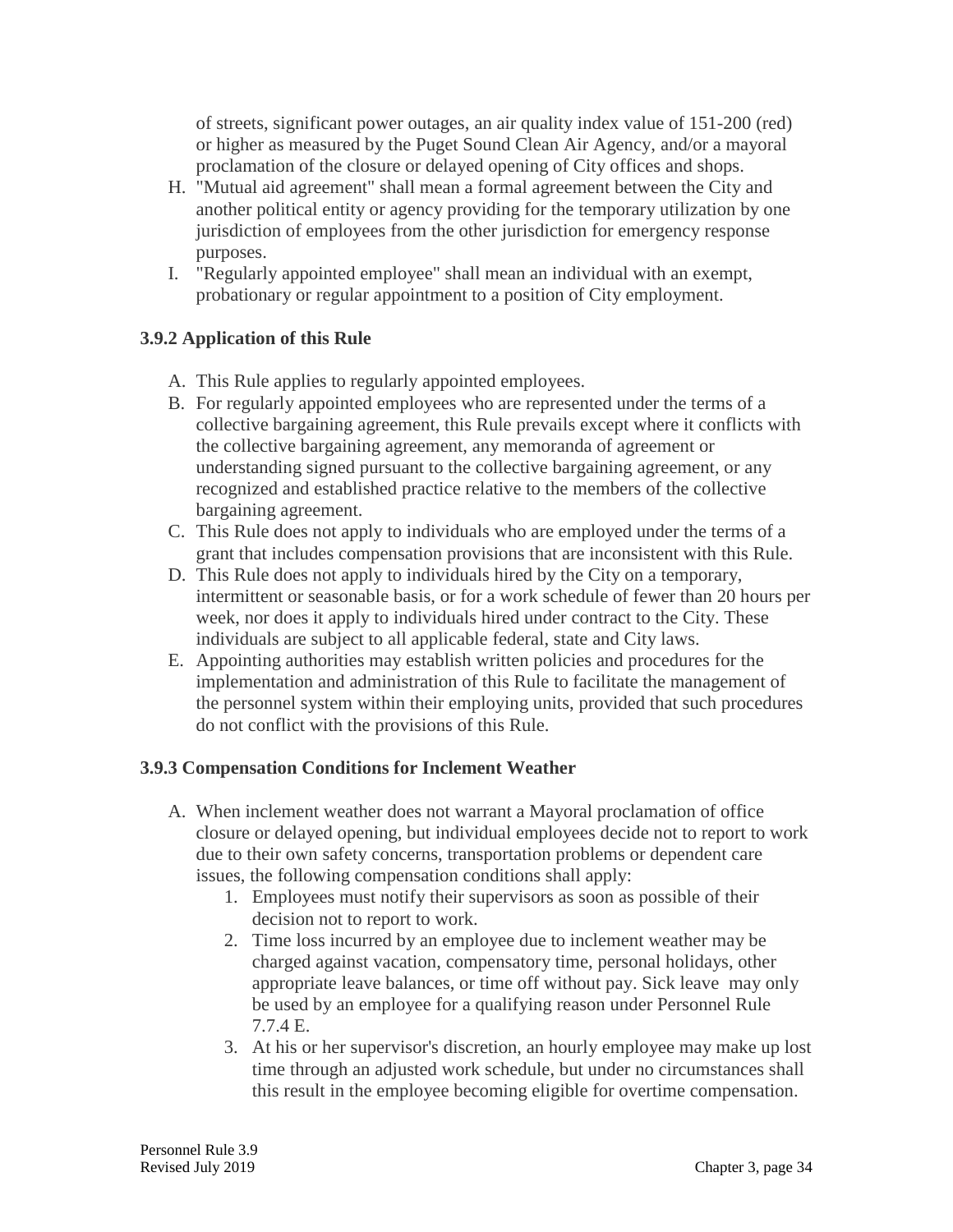- B. In the event the Mayor declares that City offices and shops are closed, or office and shop openings are delayed, due to inclement weather, the following compensation conditions shall apply:
	- 1. Those employees who have been designated by management as essential personnel shall report to their work sites according to the work schedules established for them. They shall be paid for hours worked as provided by the governing ordinance, rule or collective bargaining agreement.
	- 2. The purpose of closing City offices or delaying their opening is to allow essential personnel to perform their tasks without the unnecessary interruption of traffic and resulting risk to public safety. Therefore, employees who have not been designated as essential personnel shall not report to work, whether or not they are able to do so, as long as City offices are designated as closed. Their time loss may be covered by vacation, compensatory time, personal holidays, other appropriate leave balances, or time off without pay. Sick leave may only be used by an employee for a qualifying reason under Personnel Rule 7.7.4 E.
	- 3. In the event of a delayed opening of a City office or shop, employees should not attempt to arrive at work significantly in advance of the announced opening time, in order to allow essential personnel to perform their jobs. Employees will be paid from the time of the official opening, or from the time they arrive at work, whichever is later, until their departure. The difference between what they are paid for the delayed opening day and their regular wages may be charged against vacation or other appropriate paid leave balances, may be unpaid or, with their supervisor's approval, may be made up by an adjusted work week during the remainder of the work week in which the delayed opening occurs.
	- 4. The Mayor's Office will make every attempt to announce a City closure or delayed opening as far in advance as possible. When notification occurs less than 4 hours prior to an employee's normal start time and the employee, as a direct result of such short notice, arrives at his or her work location and chooses to remain and work, he or she must locate a management representative onsite. The management representative may authorize the employee to perform work if he or she reasonably determines that there are appropriate duties to assign to the employee. The work assigned must not interfere with essential personnel performing their jobs. In addition, this provision notwithstanding, employees who have not been identified as essential for purposes of this Rule are expected not to report to work in the event of a closure or delayed opening.
- C. When inclement weather or other emergency conditions (e.g., power outage, flooding, etc.) require the early closure of a City office or work site, supervisors shall determine whether employees can be redeployed to other City facilities to complete their workday. If employees must be sent home early, they shall receive their regular wages for the portion of the workday completed. The remainder of the workday may be charged against appropriate paid leave balances or may be unpaid at the employee's discretion. If at all possible, supervisors shall permit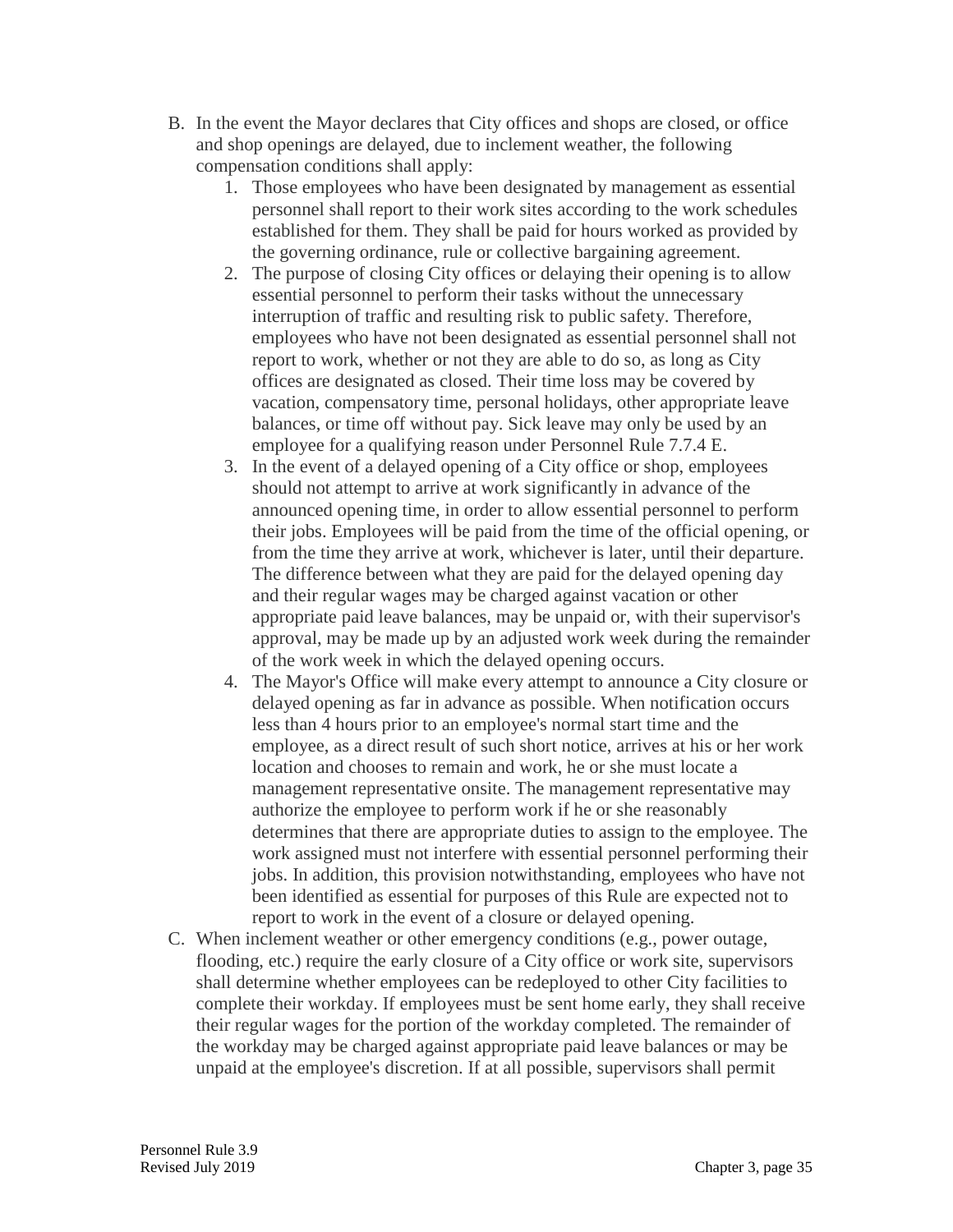employees to make up lost time provided they can do so without incurring an overtime obligation.

### **3.9.4 Compensation Conditions for Disaster Response**

In the event of a major emergency or disaster requiring the activation of the City of Seattle's Disaster Readiness and Response Plan and Emergency Operations Center (EOC), City employees may or may not be required to carry out normal job duties or preassigned emergency response tasks. In some cases City employees may be called into service to work in jobs and in locations other than where they are normally assigned. Some City employees may serve as emergency workers on a volunteer basis with another city or municipality. In the event of an emergency or disaster requiring the activation of the Disaster Readiness and Response Plan and the Emergency Operations Center, employees shall be compensated as follows:

- A. Employees who report to their regular work locations to perform their normal tasks as instructed shall receive their regular rate of pay while so engaged.
- B. Employees who report to their regular or another work location to perform preassigned tasks in accordance with their department's emergency operations plan shall receive their regular rate of pay while so engaged, or may be eligible for outof-class pay as determined by the appointing authority.
- C. Employees who cannot report to their regular or emergency work location, but who obtain approval from a designated management representative to perform tasks for another agency or jurisdiction with which the City has a mutual aid agreement shall receive their regular rate of pay while so engaged, or may be eligible for out-of-class pay as determined by the appointing authority.
- D. Employees who cannot report to their regular or emergency work location, nor to an agency or jurisdiction with which the City has a mutual aid agreement, may serve as volunteers for another agency or jurisdiction and may be eligible for compensation under Washington State's Emergency Worker laws.
- E. City employees who choose not to report to work in circumstances contemplated by this Rule shall charge their time loss against appropriate paid leave balances or may be unpaid at the employee's discretion. Sick leave may only be used by an employee for a qualifying reason under Personnel Rule 7.7.4 E.
- F. Regularly appointed employees who are released from work or who are instructed not to report for work in circumstances contemplated by this Rule shall have their time loss covered as determined by the Mayor under the authority granted to him or her by State law. The Mayor's decision to provide full or partial regular compensation to employees who are released from work or who are instructed not to report to work may include consideration of some or all of the following criteria:
	- 1. The length of time that employees are directed not to report for work;
	- 2. The City's ability to reschedule work and/or relocate employees so that they may make up missed work time within the appropriate work week, if hourly, or pay period, if salaried;